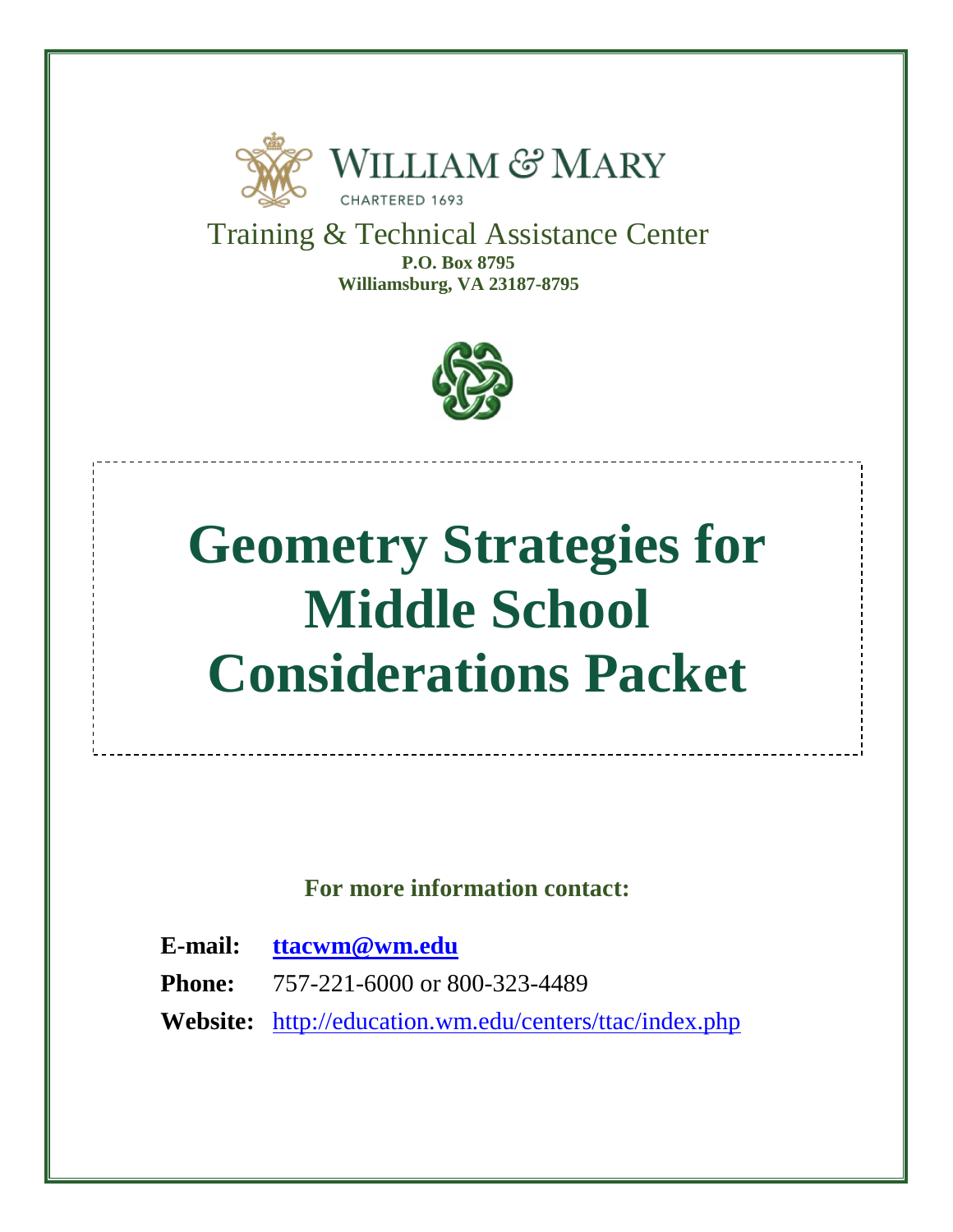# **Geometry Strategies for Middle School**

This *Considerations Packet* describes strategies middle school mathematics teachers can incorporate into their teaching of geometry. An overview of the van Hiele Model is followed by a description of how to assess students' level. Strategies for teaching plane figures, perimeter and area, geometric solids, and transformations are also included.

#### **The van Hiele Levels**

During the middle school years, most students are making the transition from inductive methods of reasoning (conclusions based on several past observations) to a more formal method of deductive reasoning (proving statements from accepted postulates, definitions, theorems and given information) (National Council of Teachers of Mathematics, 2000). However, students at this age may be functioning at many different levels of reasoning ability. Therefore, before beginning instruction, it is important to assess students' reasoning level. This allows teachers to differentiate instruction based on student readiness.

There are five developmental levels of geometric reasoning based on a study by Dina van Hiele-Geldof and her husband, Pierre Marie van Hiele. They are:

- Level 0 (Basic Level): Visualization At this level students view objects as entire entities, not noticing individual components or properties. The focus is on the whole object, not its parts.
- Level 1: Analysis Students begin to recognize that geometric shapes have parts and special properties. However, they are not able to describe how these properties are related, nor are they able to understand definitions.
- Level 2: Informal Deduction At this level students comprehend the connection between properties within geometric figures and from one set of figures to another. Students are able to follow proofs, but are not able to construct one themselves.
- Level 3: Deduction At this level students can construct a geometric proof and understand the connection between postulates, theorems, and undefined terms.
- Level 4: Rigor At this level students see geometry in the abstract. Students can move between different geometric systems and can compare and contrast them (Crowley, 1987).

A number of assumptions are basic to the van Hiele model.

- Students' levels are not affected by their age.
- Students must master each developmental level to progress in their geometric understanding.
- Level is determined by concepts that have been taught to the students.

At the middle school level it is of utmost importance that teachers begin to prepare students for the more formal study of geometry to follow in high school. Most high school courses are taught with the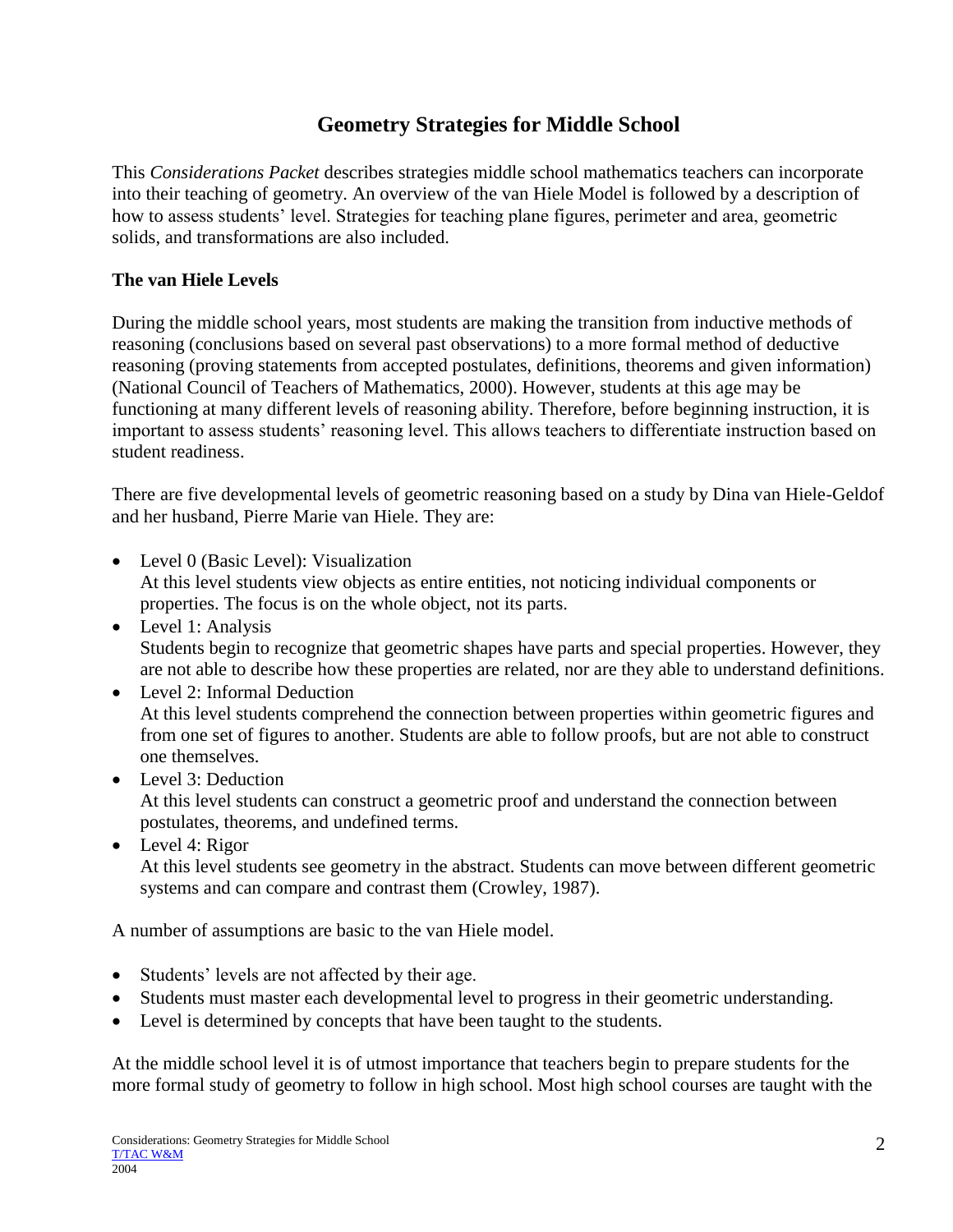understanding that students are reasoning at level 3 or 4. Therefore, it is the responsibility of the middle school teacher to move students in that direction (NCTM, 2000).

In order for teachers to identify the developmental level or geometric reasoning of each of their students, assessment is required. The following activity serves as a tool to determine each student's geometric reasoning level, which will subsequently inform instruction. Using the draw feature in a word processing program, create a handout that consists of at least 20 triangles of varying sizes and classifications. For example:



Have students sort the triangles into as many sets as possible. Then ask students to write a paragraph describing why they placed each triangle into a given set. Using this information, the teacher should be able to determine students' developmental level based on the following divisions:

- Level 0: Students divide the triangles into sets based on size (i.e., small, medium, and large).
- Level 1: Students divide the triangles according to one characteristic, most likely focusing on either the length of sides or the size of the angles.
- Level 2: Students observe more than one characteristic of the triangles. For example, they will see that there are isosceles right triangles and scalene right triangles, or that an isosceles triangle can be right, acute, or obtuse.
- Level 3: Students use definitions, postulates, or theorems to make connections and to reason.
- Level 4: Students grasp abstract concepts and apply them through more than one geometric system.

Students at the middle school level are usually moving towards level 3 with few to none having reached level 4 (NCTM, 2000).

Once the developmental levels of the students in the class have been determined, the teacher is able to determine the students' instructional level. Students taught at their instructional level master skills necessary for them to progress in geometric reasoning. If a student is at one developmental level and the teacher instructs concepts at a different developmental level, it is very likely that the student will not grasp and retain the information (Crowley, 1987).

# **Strategies to Teach Plane Figures**

The following strategies have been used effectively to teach plane figures to middle school students. Research has shown that when teachers incorporate these four strategies in their instruction, retention is increased (Marzano, Pickering, & Pollock, 2001).These strategies include:

- Manipulatives such as geo-strips or fasteners and tag board
- Cooperative learning using the jigsaw method
- Similarities and differences using Venn diagrams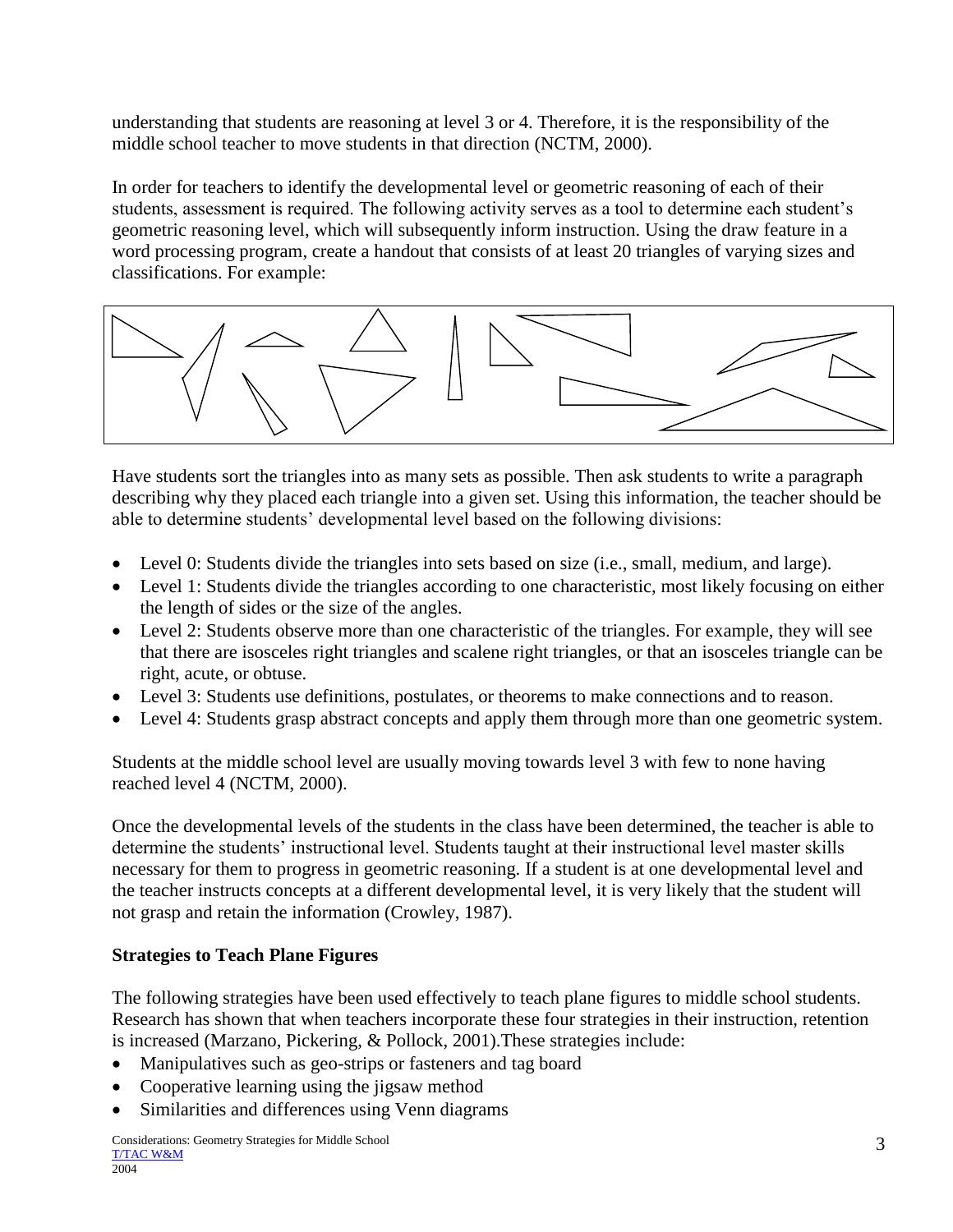Vocabulary enhancement using a manipulative and group activity

#### Manipulatives

When parallelograms are first introduced to the class, it is helpful for the students to have a manipulative to explore. Geo strips, which can be made of varying size strips of tag board and brat fasteners, help students discover the properties of parallelograms.

#### Jigsaw Method

Once students have been introduced to parallelograms and their basic properties, the jigsaw method may be used to further explore special types of quadrilaterals. Teachers can follow these steps:

- 1. Divide the class into groups of four. Within each group assign a student to be a rectangle, square, rhombus, or trapezoid.
- 2. The "expert" from each group will leave their home group and meet together with the experts from the other teams. For example, all the rectangles will meet in one corner, the rhombi in another, and so on.
- 3. Provide each group with a guided activity that will allow members to explore their shape and learn its properties. The group members must come to a consensus on the properties and feel confident that they can teach these properties to their home teams.
- 4. The " expert" group for each figure should prepare examples, diagrams, properties, and three quiz questions to share with their home teams.
- 5. After the allotted time, students return to their home teams to share their knowledge with their respective groups (Posamentier, Hartman, & Kaiser, 1998).

# Venn Diagrams

As students further study the properties of different types of parallelograms, they need to learn how to compare and contrast the properties of these shapes. Venn diagrams are an excellent method for displaying the shared as well as unique properties of each type of parallelogram (Marzano et al., 2001).

Venn Diagram Comparing Parallelograms



# Vocabulary Enhancement

Finally, to reinforce new vocabulary explored in the unit, students can participate in a group game that focuses on the properties of each quadrilateral. The teacher can do the following: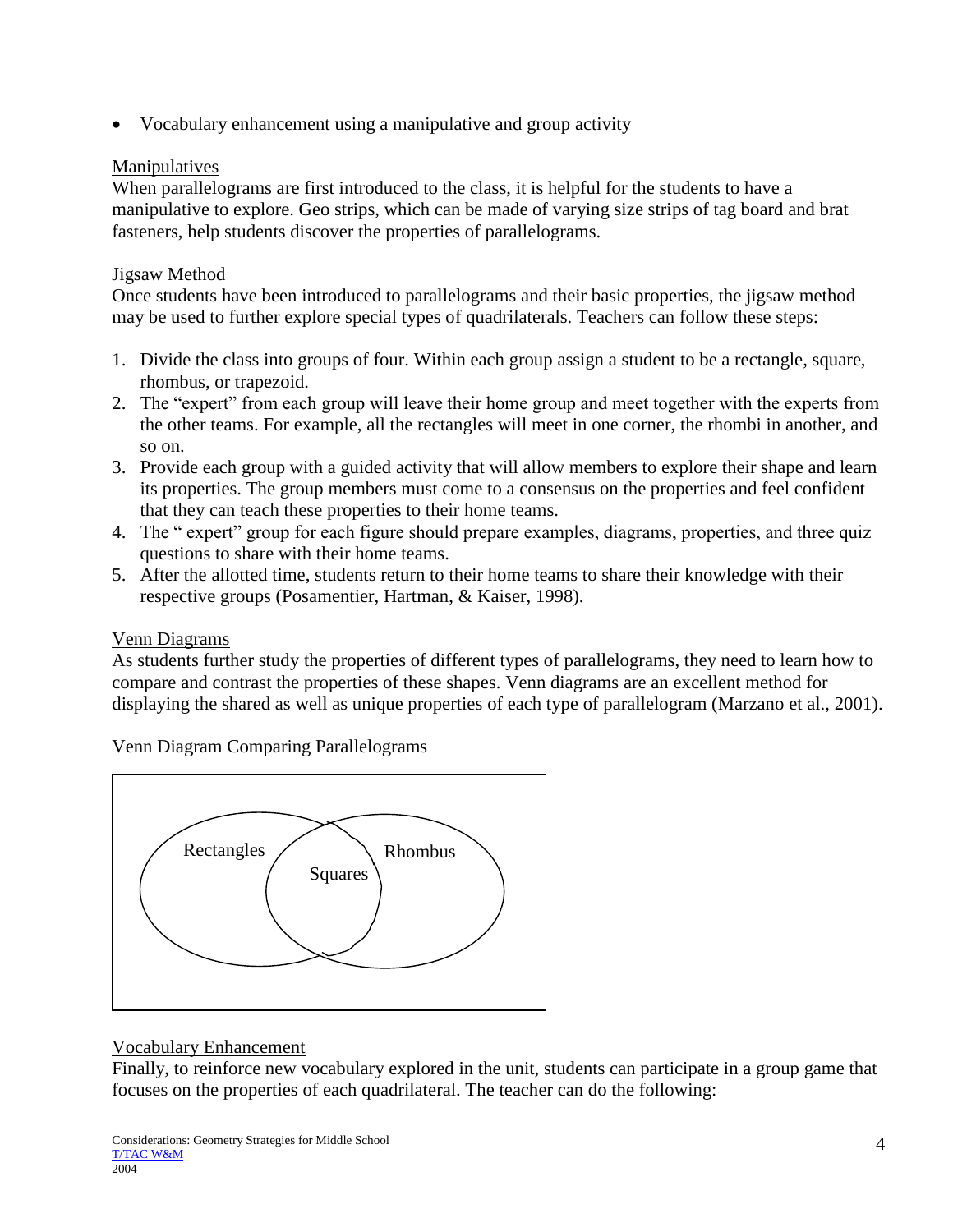- 1. Divide the class into groups of four students.
- 2. Provide each group with a "construction bag" containing items such as straws, toothpicks, tiles to show right angles, and play dough.
- 3. Provide each student with a card that contains the description of one of the quadrilaterals studied.
- 4. Each student must use the items in the bag to construct the quadrilateral on his or her card, making it identifiable to others in his or her group.
- 5. Using their definitions, students must justify the construction of the figures (NCTM, 2000).

#### **Strategies to Teach Perimeter and Area**

Middle school students need concrete experiences with the concepts of perimeter and area as a foundation for future study of these topics in high school geometry. Beginning with manipulatives, moving to pictures, and ending with the formulas enables students to comprehend the meaning of perimeter and area and the differences between the two (Malloy, 1999). Teachers can use the following activities to help students gain a full understanding of these topics:

- Area and perimeter using manipulatives
- Index cards to show relationships between formulas

#### Manipulatives

As the van Hiele research indicates (Crowley, 1987), it is necessary to know students' developmental levels in order to design appropriate instruction. When working with perimeter and area, the first experience students should have is solving problems to gain information (Malloy, 1999). Teachers should provide students the following:

- Definitions of perimeter and area, but not formulas
- Rectangles and squares on dot paper that can be used to determine the perimeter and area
- Triangles on dot paper to determine perimeter and area
- Irregular shapes such as those shown below to find perimeter and area



Next, provide time for students to interact with the information. Using tiles in the formation below, students may be asked to add tiles to create a perimeter of 18.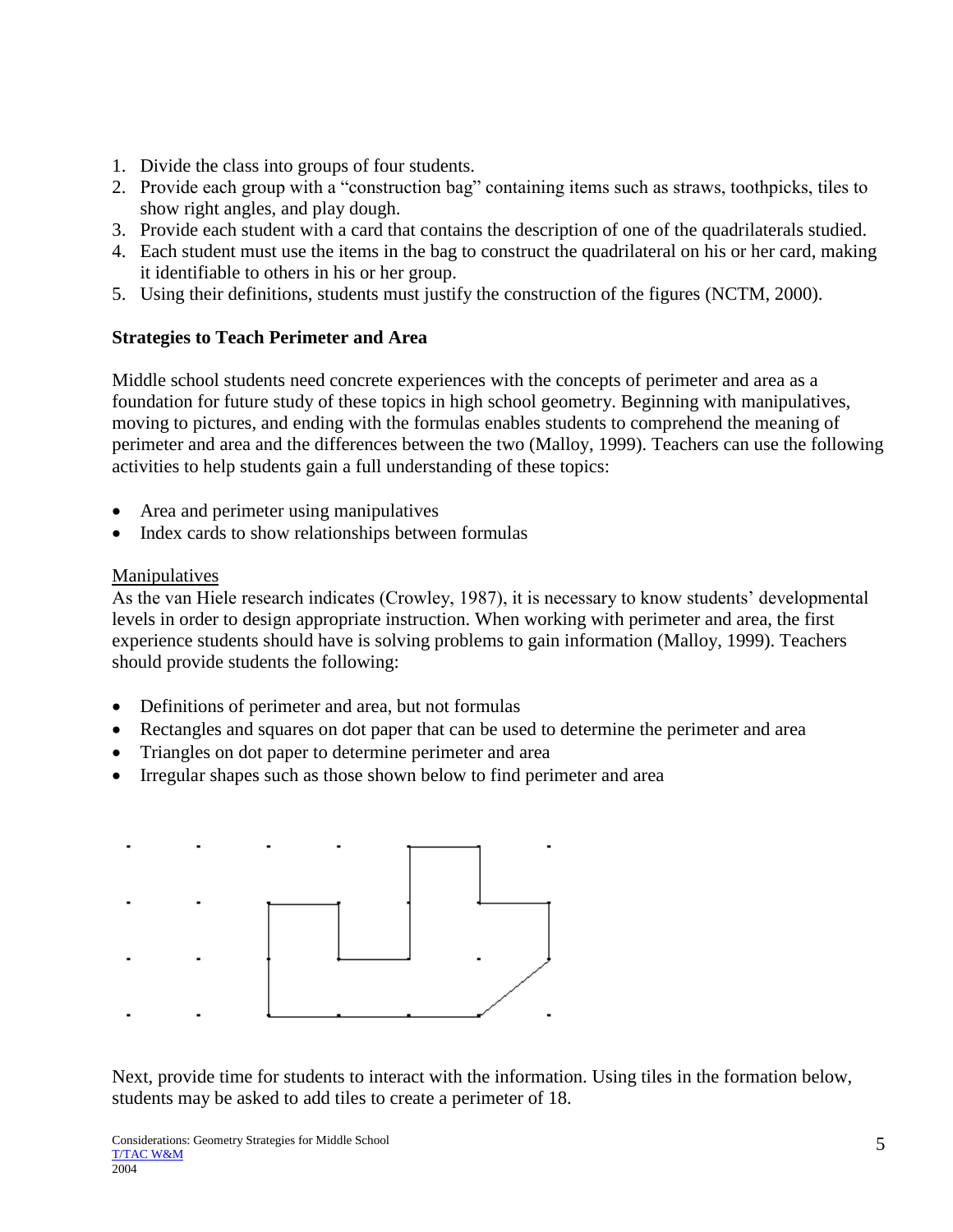

Allow students to start out by working independently writing down their process. Ask questions such as the following:

- 1. Is there more than one possible answer?
- 2. What is the least number of tiles that can be added? The greatest?
- 3. What are some strategies that were used to arrive at a solution?

This activity allows students at every van Hiele level to experience success. When the students come together after working independently, group students of different van Hiele levels together to share strategies and solutions. This will allow students to learn from each other as well as to move from one level to the next (Malloy, 1999).

To make a connection to area with this activity, the teacher can have students work in cooperative groups to come up with answers to the following questions:

- 1. What is the area of the original figure?
- 2. What is the area of each new figure with a perimeter of 18?
- 3. Are all the answers in Question 2 the same? Why or why not?
- 4. Construct as many different rectangles as you can with an area of 24. Do they all have the same perimeter?
- 5. Construct as many different rectangles as you can with a perimeter of 16. Do they all have the same area?
- 6. What are some connections between area and perimeter?

(Malloy, 1999)

#### Index Cards

Once students have a conceptual understanding of the differences between area and perimeter, it may be necessary to provide an additional visual to support the differences in area formulas from one figure to the next (NCTM, 2000). The following illustrates how index cards may be used for this purpose.

| 1. Use an index card to represent a rectangle. Color the base |            |
|---------------------------------------------------------------|------------|
| edge gray and label it base. Color the height edge light      |            |
| gray and label it height. Write the formula: Area = base x    | $Height=h$ |
| height.                                                       | $A=b^*h$   |
|                                                               | Base=b     |
|                                                               |            |
|                                                               |            |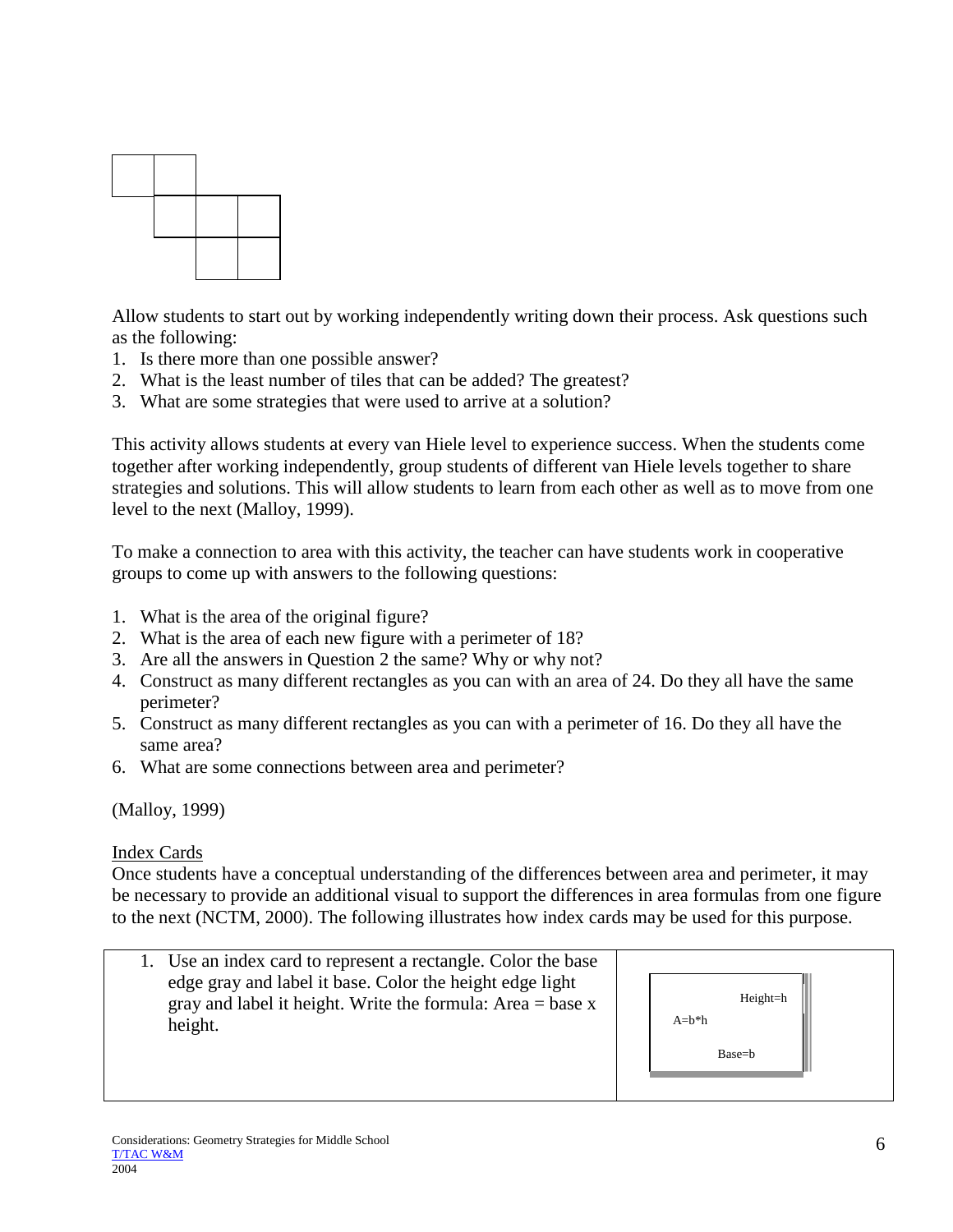| Take a second index card and shade the sides the same<br>2.<br>color as in Step 1.                                                                                        | Height=h<br>Base=b                  |
|---------------------------------------------------------------------------------------------------------------------------------------------------------------------------|-------------------------------------|
| Now cut the triangle in half as shown. Throw away the<br>3.<br>piece with no color<br>Discuss the formula for the area of a triangle.<br>Area = (base x height) $\div$ 2. | throw<br>away<br>Height=h<br>Base=b |
| On a third card make a cut as shown and tape the two<br>4.<br>pieces together to form a parallelogram.                                                                    | tape                                |
| Cut the parallelogram in half and discuss the area of this<br>5.<br>triangle.                                                                                             |                                     |

#### **Strategies to Teach Geometric Solids**

In teaching geometric solids to middle school students, teachers and students will benefit from using the van Hiele phases of learning.

- 1. Inquiry/information
- 2. Directed Orientation
- 3. Explication
- 4. Free Orientation
- 5. Integration

The phases and related activities follow.

#### Inquiry/information

The purpose at this stage is to assess students' prior knowledge to guide the instruction of the unit of study (Crowley, 1987). To begin this phase, the teacher can ask the following types of questions:

- What is a cube?
- What is a cone?
- What is a prism?
- What is a sphere?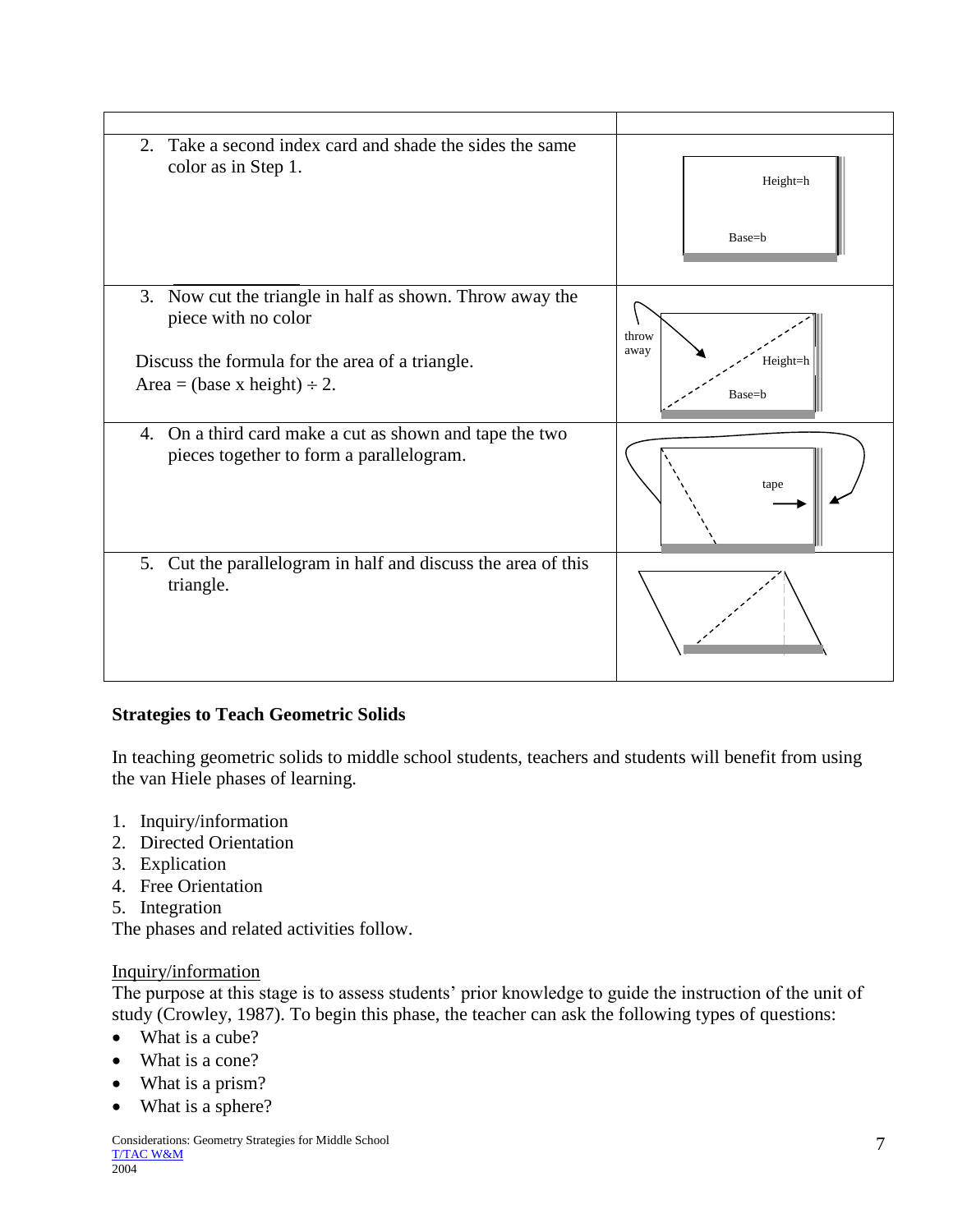• How are they alike and how are they different?

#### Directed Orientation

During the directed orientation stage, the teacher can lead guided explorations of the solids. Activities may include the following:

- Gather different household items that resemble a cone, cube, sphere, cylinder, pyramid, and prism. Have students sort them by different teacher-described attributes.
- Have students trace each side of the solid to determine its net (a two-dimensional figure that when folded forms the surface of a three-dimensional object) (Boyd, Burrill, Cummins, Kanold, & Malloy, 1998). Students could then construct the object from the net.
- Using a flashlight, cast a shadow of each face of the solid onto the wall to help determine its net.
- Have the students use a Venn diagram and pictures of different solids to analyze similarities and differences between them.
- Create a line plot by looking at each solid and determining the number of edges, surfaces, or points for each.

#### Explication

In the third phase, students write and discuss the observations from the second phase. Students express their ideas about the solids (Crowley, 1987). Example activities include:

- Write a paragraph describing each of the solids; include diagrams with important parts labeled.
- Create a graphic organizer showing the relationship between the different types of solids.
- Discuss the similarities and differences of the solids.

#### Free Orientation

At the next phase, free orientation, students learn about the solids by performing more complex tasks. These tasks will be multi-step and will require a higher level of thinking than in directed orientation. Examples include:

- Fill solids with rice, sand, or water and explore properties of volume.
- Cut apart cardboard solids such as cereal boxes to explore the surface area of solids.

#### Integration

In the final phase, students do not learn any new material. Instead they review and summarize the work done in this unit through activities such as the following:

- Create a poster describing the properties of the solids.
- Demonstrate understanding of the solids through a brochure developed to teach their peers (Crowley, 1987).

# **Strategies to Teach Transformations**

The following types of transformations should be developed at the middle school level:

 Translations--a transformation that glides all points of a figure the same distance in the same direction.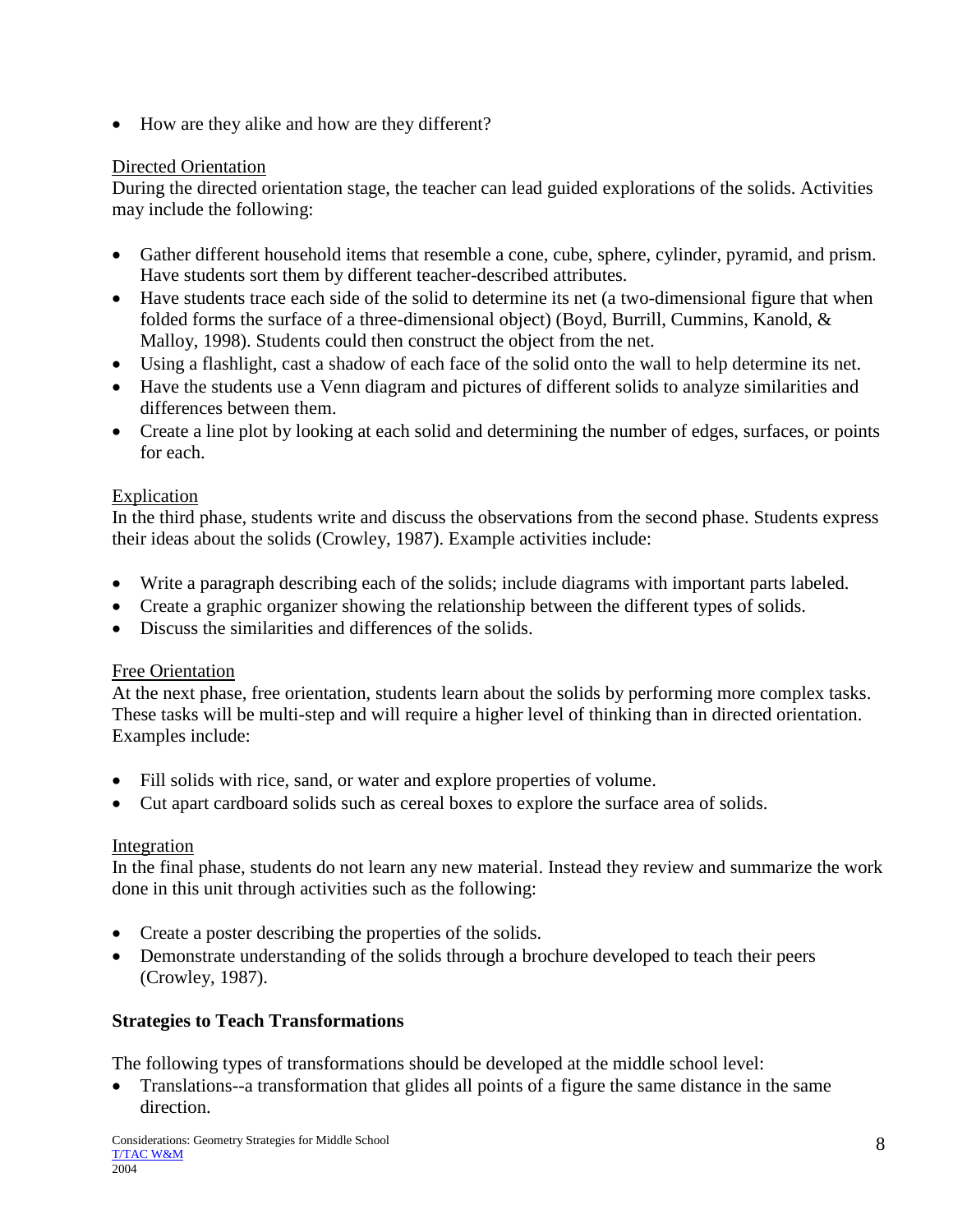- Rotations--a transformation that rotates all points of a figure about a point through an angle of x degrees.
- Reflections-- a transformation in which a line of reflection acts like a mirror reflecting points to their image.
- Dilations-- a transformation that expands or contracts a figure by *k* times, where *k* is the scale factor (Jurgensen, Brown, & Jurgensen, 1992).

Middle school teachers can use one of the following three processes to teach transformations dependent on the students' readiness and van Hiele level.

- 1. Tracing paper
- 2. Coordinate geometry
- 3. Dynamic geometry software

#### Tracing Paper

Students at the Visualization level are focusing on properties of the whole figure and can begin their exploration of transformations using tracing paper. For example, students can draw a figure and then use the paper to do the transformation as illustrated below.



#### Coordinate Geometry

To differentiate, teachers can use coordinate geometry to investigate the properties of transformations with students who demonstrate the ability to work with more than one concept at a time. A full understanding of the coordinate system is required for this type of exploration. For example:



Considerations: Geometry Strategies for Middle School [T/TAC W&M](http://education.wm.edu/centers/ttac/resources/considerations/index.php) 2004



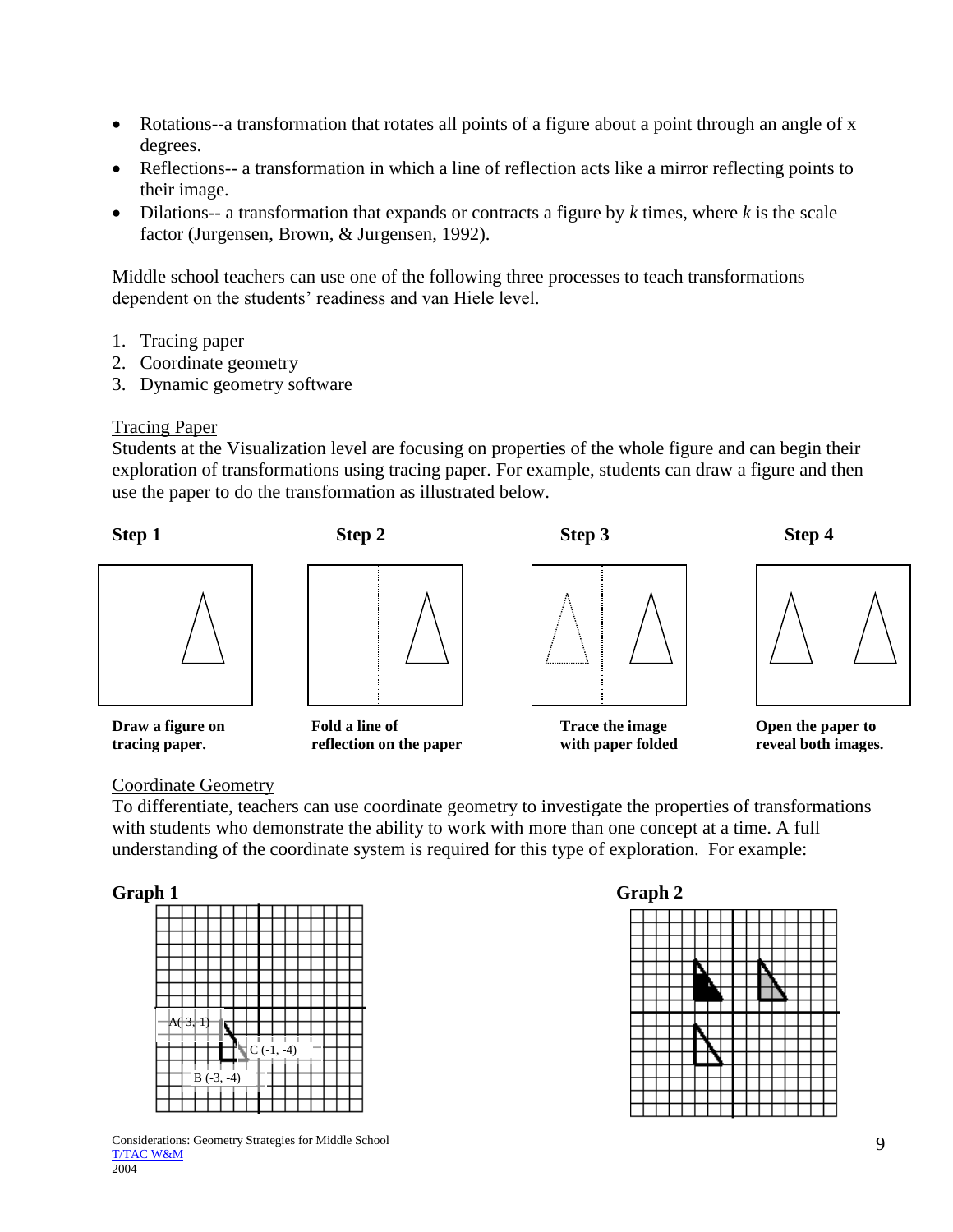Students can be given a figure as in Graph 1. Students are then asked to translate the figure up 5 units and then to the right 5 units. Students must redraw the figure and name the new coordinates of the figure's vertices. In the above example the black triangle's vertices will be A (-3, 4), B (-3, 1) and C  $(-1, 1)$  and the vertices of the gray triangle will be A  $(2, 4)$ , B  $(2, 1)$  and C  $(4, 1)$ .

#### Dynamic Geometry Software

Finally, students who are at the informal deductive level and are able to make connections between different types of figures and their properties can use a dynamic geometry software program to investigate the properties of transformations. For example, students can do the following:

- Investigate reflections using different types of parallelograms to determine the properties of reflections.
- Rotate a point, line, and a figure looking at the similarities and differences among the three.
- Translate a figure using software to describe the outcome.
- Dilate different types of figures using both whole numbers and numbers between zero and one to develop a conjecture.
- Describe what happens when a combination of transformations occur.

#### **Conclusion**

Middle school mathematics teachers have an important role to play in the development of concepts that students will need as they take a high school geometry course. Therefore, it is essential that teachers determine their students' geometric understanding through the use of van Hiele levels, and then use research-based strategies to move them to the next level. Activities may be organized for differentiation to provide each student the material and time necessary to fully grasp the concepts. By understanding where students are in their geometric comprehension, teachers can best meet their needs, and will be more successful in teaching the middle school geometry curriculum.

# **References**

- Boyd, C.J., Burrill, G.F., Cummins, J.J., Kanold, T. K., & Malloy, C. (1998). *Geometry.* New York: Glencoe McGraw Hill.
- Crowley, M.L. (1987). The van Hiele model of the development of geometric thought. In M. Montgomery Lindquist (Ed.), *Learning and teaching Geometry, K-12*, *1987 Yearbook of the National Council of the Teachers of Mathematics* (pp.1-16). Reston, VA: National Council of Teachers of Mathematics.

Jurgensen, R. C., Brown, R. G., & Jurgensen, J. W. (1992). *Geometry.* Boston: Houghton Mifflin.

Malloy, C.E. (1999). Perimeter and area through the van Hiele model. *Mathematics Teaching in the Middle School, 5,* 87-90

- Marzano, R. J., Pickering, D. J., Pollock, J. E. (2001). *Classroom instruction that works, Research– based strategies for increasing student achievement*. Alexandria, VA: Association for Supervision and Curriculum Development.
- National Council of Teachers of Mathematics. (2000). *Principles and standards for school mathematics.* Reston, VA: National Council of Teachers of Mathematics.
- Posamentier, A. J., Hartman, H. J., & Kaiser, C. (1998). *Tips for the mathematics teacher: Research-based strategies to help students learn.* Thousand Oaks, CA: Corwin Press.